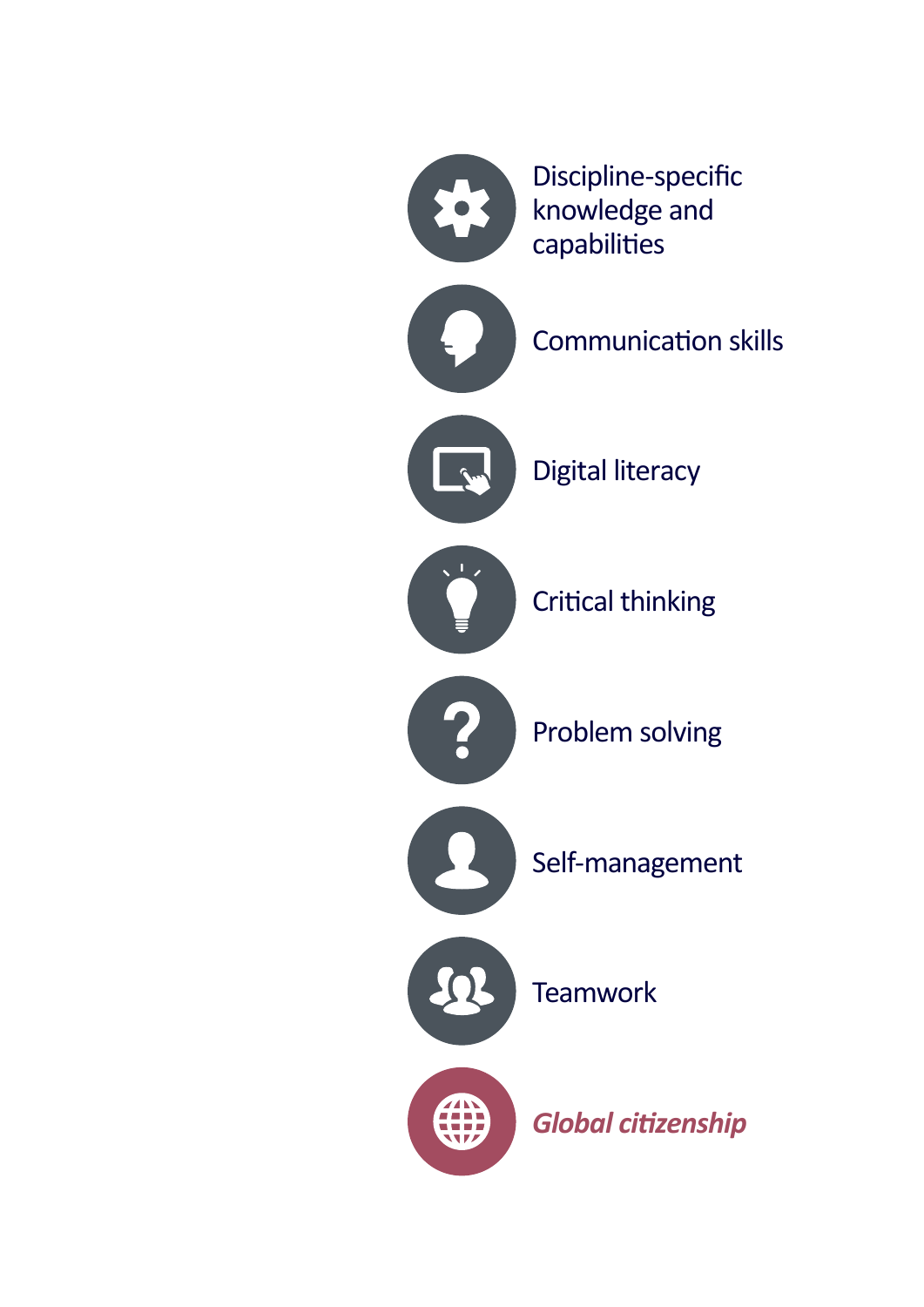

## **ABSTRACT**

Global citizenship is an abstract yet powerful notion that describes a way of thinking, acting, relating and responding to socio-cultural elements. It is a notion that is based on understanding the 'self' in relation to 'others'. At Deakin University, global citizenship is regarded as a fundamental part of the scholarly and social experience at the University – the Live experience. Further, it is viewed as pivotal to supporting the development of an 'all rounded graduate'. Deakin University recognises global citizenship in its graduate learning outcomes as 'engaging ethically and productively in the professional context and with diverse communities and cultures in a global context'. The following guide provides a discussion on this aspect from a pedagogical perspective.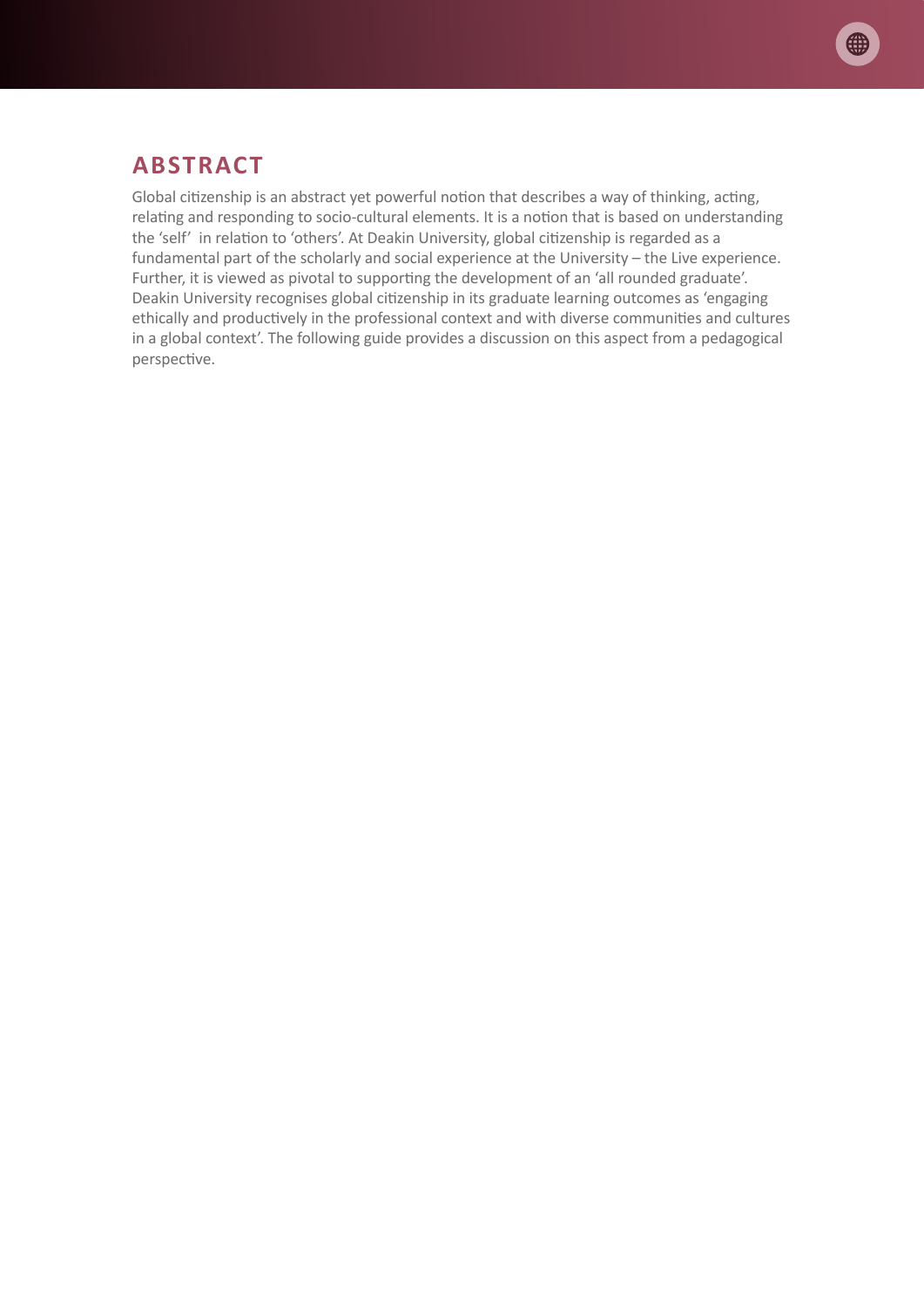# **TABLE OF CONTENTS**

| <b>INTRODUCTION TO THE NOTION OF GLOBAL CITIZENSHIP</b>                 | 1              |
|-------------------------------------------------------------------------|----------------|
| <b>STEP 1: CONSIDER THE RELEVANCE OF GLOBAL CITIZENSHIP</b>             | 1              |
| <b>STEP 2: STUDENTS REPRESENTING YOUR DISCIPLINE AS GLOBAL CITIZENS</b> | $\overline{2}$ |
| <b>STEP 3: FEATURES OF GLOBAL CITIZENSHIP</b>                           | $\overline{2}$ |
| <b>STEP 4: CONSIDERING INTERCULTURAL AWARENESS</b>                      | 3              |
| <b>STEP 5: ASSESSING GLOBAL CITIZENSHIP</b>                             | 4              |
| <b>STEP 6: IDEAS FOR ACTIVITIES</b>                                     | 5              |
| <b>CONCLUSION</b>                                                       | 6              |
| <b>FURTHER READINGS AND OTHER RESOURCES</b>                             | 7              |
| Deakin resources                                                        | 7              |
| <b>REFERENCES</b>                                                       | 9              |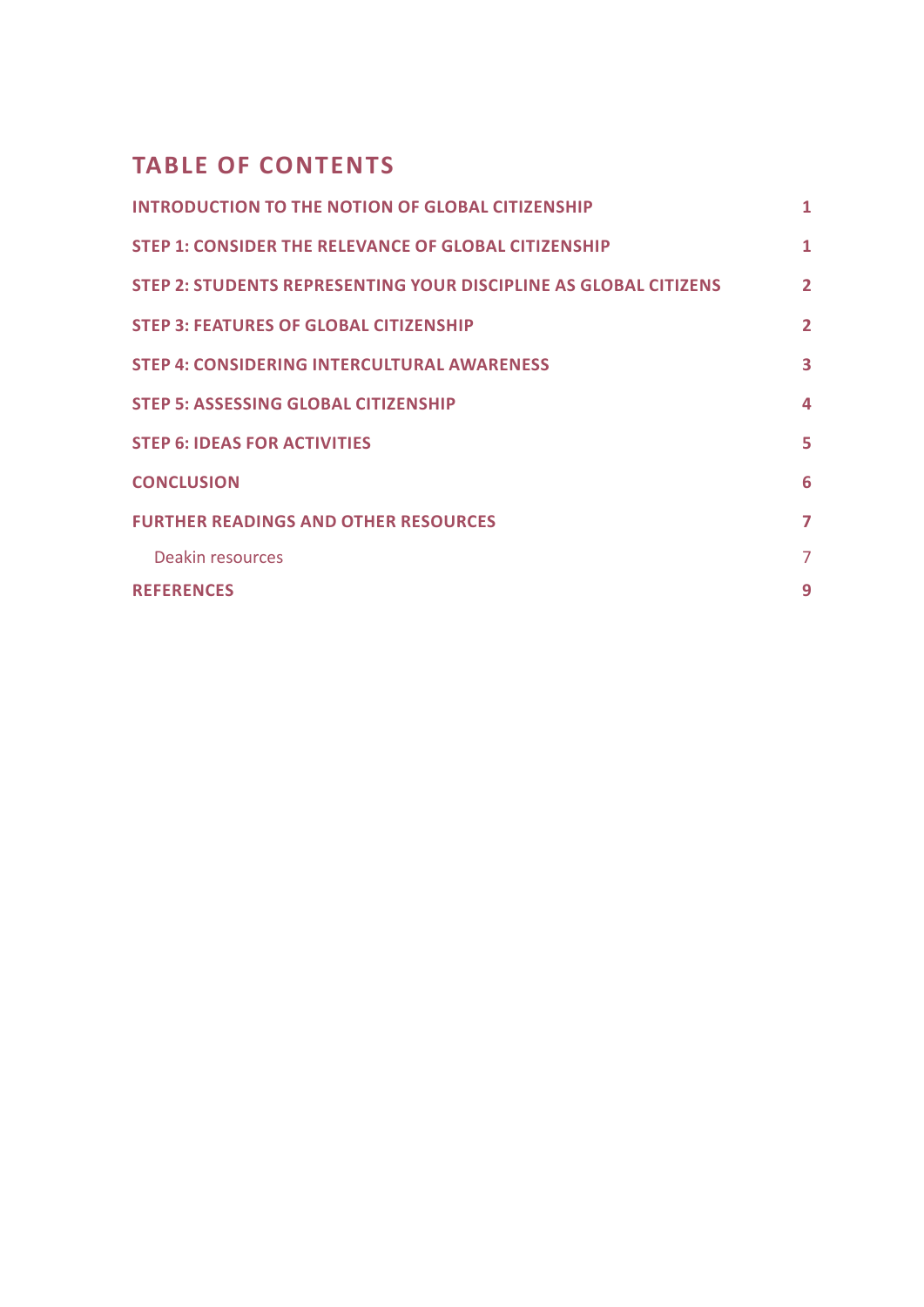# <span id="page-3-0"></span>**INTRODUCTION TO THE NOTION OF GLOBAL CITIZENSHIP**

The term 'global citizenship' has come to signify different sets of assumptions, philosophies, approaches and competencies dependent on the field. In broad terms, for the purpose of this guide, it encompasses the concepts of being global minded, engaging on a social level and having a level of inter-cultural awareness that enables interacting with those from a diverse range of cultures and religious backgrounds. Global citizenship is integral to the notions presented in the Live the Future Agenda, 2020<sup>1</sup> and this guide will assist in breaking down general features and questions on this topic.

# **STEP 1: CONSIDER THE RELEVANCE OF GLOBAL CITIZENSHIP**

There are a number of economic-social and philosophical perspectives as to the rationale for including global citizenship as part of the learning and teaching experience. In order to begin reflecting on the relevance of the notion of global citizenship it is important to ascertain how it relates to your own discipline.

This will then permit how you might break down, illustrate, explore and model and assess this notion in your unit/course delivery. The map in Figure 1 may provide a good start.



### Figure 1: Mapping considerations of global citizenship

(De Fazio, T 2013, Global learners: Australia preparing students for global citizenship (forthcoming paper))

**[http://www.deakin.edu.au/\\_\\_data/assets/pdf\\_file/0004/6961/strategic-plan-booklet-print.pdf](http://www.deakin.edu.au/__data/assets/pdf_file/0004/6961/strategic-plan-booklet-print.pdf)**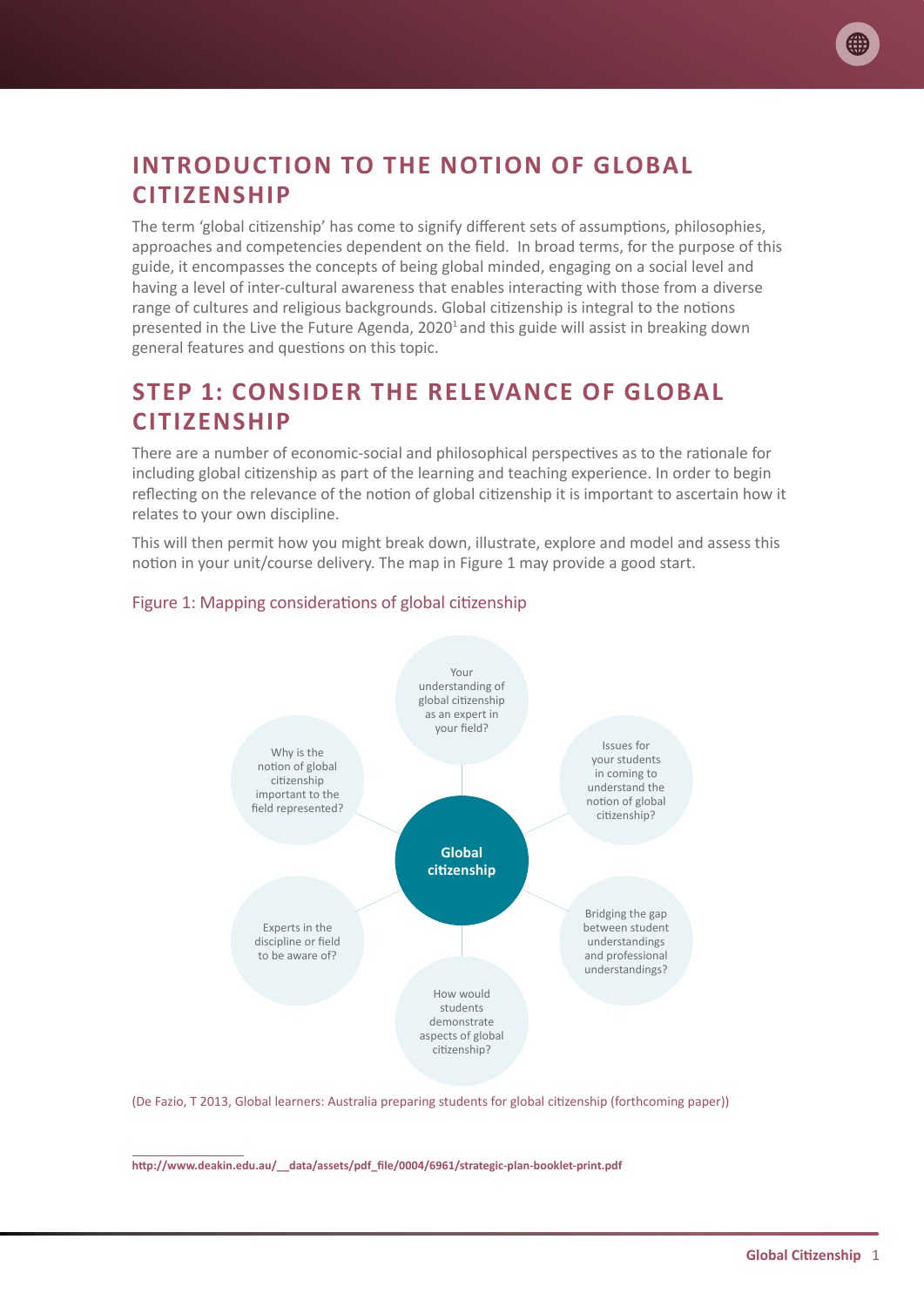# <span id="page-4-0"></span>**STEP 2: STUDENTS REPRESENTING YOUR DISCIPLINE AS GLOBAL CITIZENS**

What types of skills or characteristics typify your field's 'global citizen'? To answer this, consider the sort of:

- discipline knowledge required
- critical thinking competence
- communication skills
- interpersonal competence
- intercultural awareness
- social engagement, or active participation at a local level and at a global level.

### **STEP 3: FEATURES OF GLOBAL CITIZENSHIP**

Consider the characteristics that might typify global citizenship that are relevant to your unit. These might include:

| <b>Characteristic</b>      | <b>Description</b>                                                                                                     |
|----------------------------|------------------------------------------------------------------------------------------------------------------------|
| <b>Active engagement</b>   | active engagement in identifying civic issues as these<br>pertain to the field                                         |
| <b>Questioning culture</b> | ability to question culture and how this notion is<br>represented in communities in general.                           |
| <b>Reflective</b>          | willingness to engage in deep personal reflection<br>about own culture to then reflect on aspects of other<br>cultures |
| <b>Flexibility</b>         | the ability to adapt knowledge to different cultural<br>and/or religious contexts                                      |
| <b>Curiosity</b>           | curiosity to compare local and international<br>perspectives on discipline matters                                     |
| <b>Collaboration</b>       | collaborative team work made up of multi-ethnic and/<br>or multi-religious peers                                       |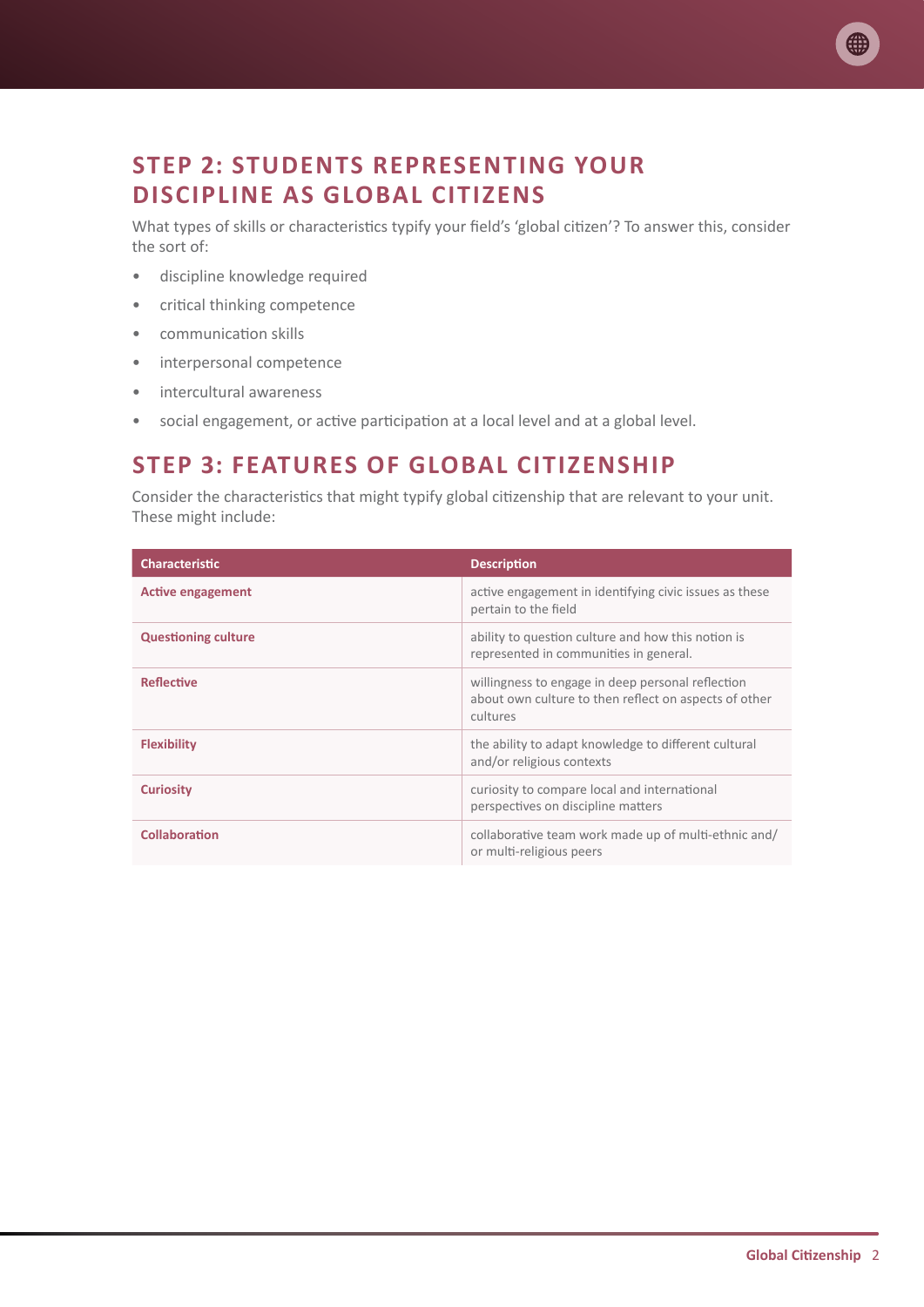## <span id="page-5-0"></span>**STEP 4: CONSIDERING INTERCULTURAL AWARENESS**

The notion of interculturality is in itself vague and difficult to grasp. To be able to gain intercultural awareness of other cultures that typifies a global citizen, it is particularly important to have awareness of one's own, therefore gaining a sense of what culture is for oneself before a more global sense of culture, interculturality and citizenship can be developed.

Developing intercultural understandings and competence takes time and care should be taken to interweave appropriate opportunities throughout units and a course. Providing inclusive strategies such as options for expression can build in fluencies with graduated levels of support for practice and performance to assist students as they develop independence in this competency.

The curriculum should be attuned to student diversity and must be accessible by, and inclusive of, all students. Curriculum design should recognise that students have special learning needs by reason of their social, cultural and academic transition. Therefore teaching for global citizenship can be transformative for students, in understanding diversity and their place in the world as social change agents.

Figure 2 illustrates the iterative nature of intercultural awareness that underpins global citizenship.

### Figure 2 : Iterative nature of intercultural awareness that underpins global citizenship



(De Fazio, T 2013, Global learners: Australia preparing students for global citizenship (forthcoming paper))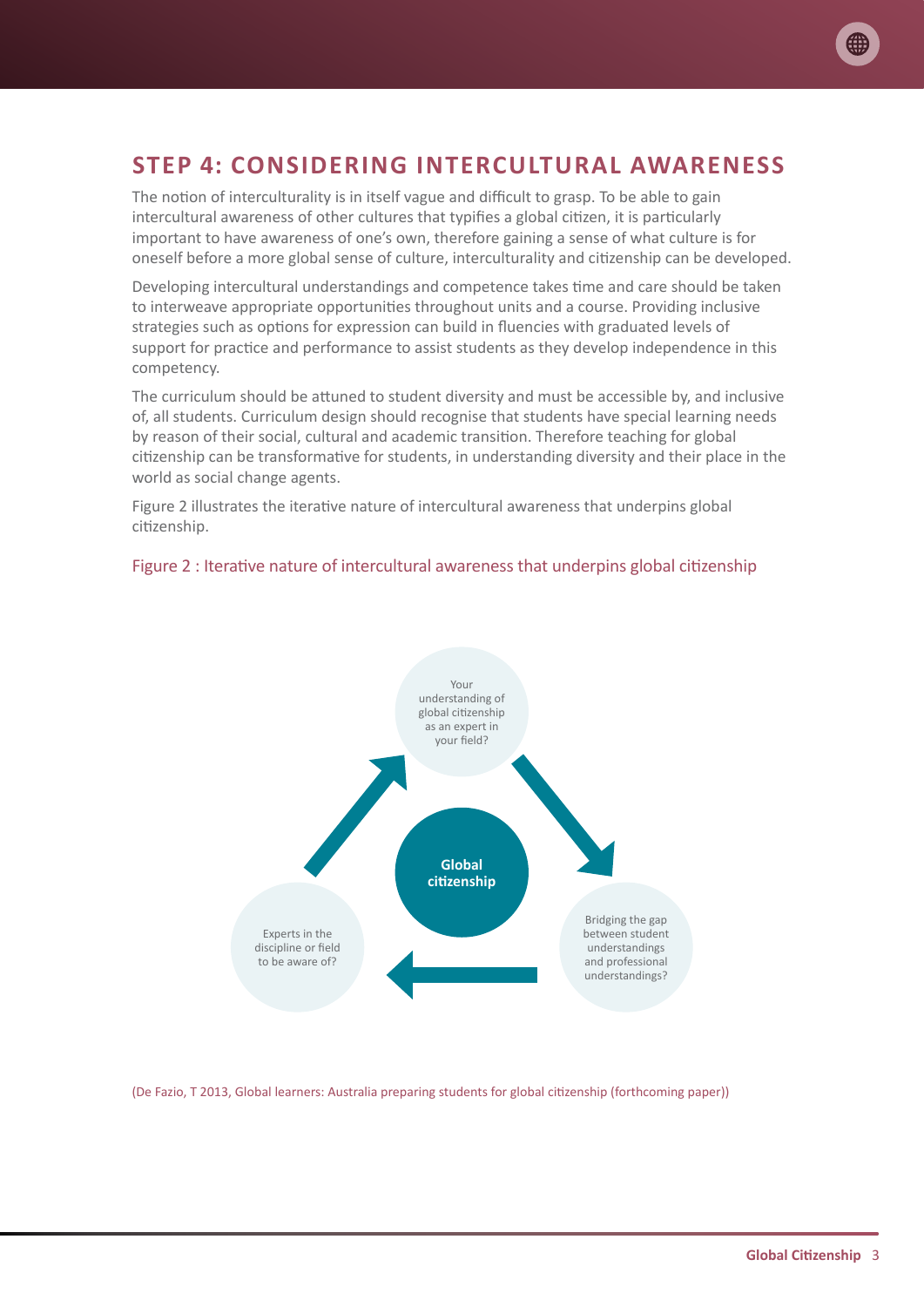# <span id="page-6-0"></span>**STEP 5: ASSESSING GLOBAL CITIZENSHIP**

Consider the following, when establishing a set of assessment criteria for a task that demonstrates global citizenship as a learning outcome. Will you assess:

- awareness of different perspectives?
- critical analysis undertaken by the student?
- solution and/or rationale?
- stance or personal perspective or reflection on what lead to the stance?
- range of resources drawn upon representing different cultural perspectives?
- interpretations superficial/deep level?

Criteria to address skill areas might be defined in various ways and are outlined in Table 2 below.

### Table 2: Criteria to address skill areas for global citizenship

| <b>Skill</b>                  | <b>Learning outcome</b>                                                                                                                                  |  |  |
|-------------------------------|----------------------------------------------------------------------------------------------------------------------------------------------------------|--|--|
| <b>Demonstrates knowledge</b> | Understands the interdependency of the issues,<br>$\bullet$<br>events, conditions                                                                        |  |  |
|                               | Synthesises information from a range of sources<br>$\bullet$<br>to construct an academic argument                                                        |  |  |
| <b>Communicates knowledge</b> | Evaluates validity of and draws on various sources<br>$\bullet$<br>representing a global understanding of the issues                                     |  |  |
|                               | Critically analyses issues/events etc. drawing on<br>$\bullet$<br>cultural understandings and perspectives                                               |  |  |
|                               | Presents a solution that draws on a critical<br>$\bullet$<br>analysis of various global perspectives                                                     |  |  |
|                               | Communicates on issues drawing on knowledge<br>$\bullet$<br>of interdependency of issues/events                                                          |  |  |
| <b>Works with knowledge</b>   | Demonstrates empathy for and values different<br>$\bullet$<br>perspectives and why these are relevant                                                    |  |  |
|                               | Provides personal considerations/reflections that<br>$\bullet$<br>indicate a deep level understanding of aspects of<br>own culture in relation to others |  |  |
| Demonstrates engagement       | Collaborates effectively with representatives of<br>$\bullet$<br>different cultural groups                                                               |  |  |
|                               | Participates in civic focussed activities and<br>$\bullet$<br>demonstrates the ability to engage with the wider<br>community                             |  |  |
|                               | Considers strategies for engagement with wider<br>$\bullet$<br>community in a manner that demonstrates<br>sensitivity to multiple cultural perspectives  |  |  |

Examples of assessment rubrics can be found at:

**[http://www.in.gov/che/files/All\\_VALUE\\_Rubrics.pdf](http://www.in.gov/che/files/All_VALUE_Rubrics.pdf)** (Association of American Colleges and Universities)

**<http://assessment.aas.duke.edu/documents/GlobalAwarenessRubric.pdf>** (Metiri Group in cooperation with NCREL).

Further ideas for designing learning outcomes and strategies can be found at: **<http://www.edsteps.org/ccsso/SampleWorks/matrix.pdf>**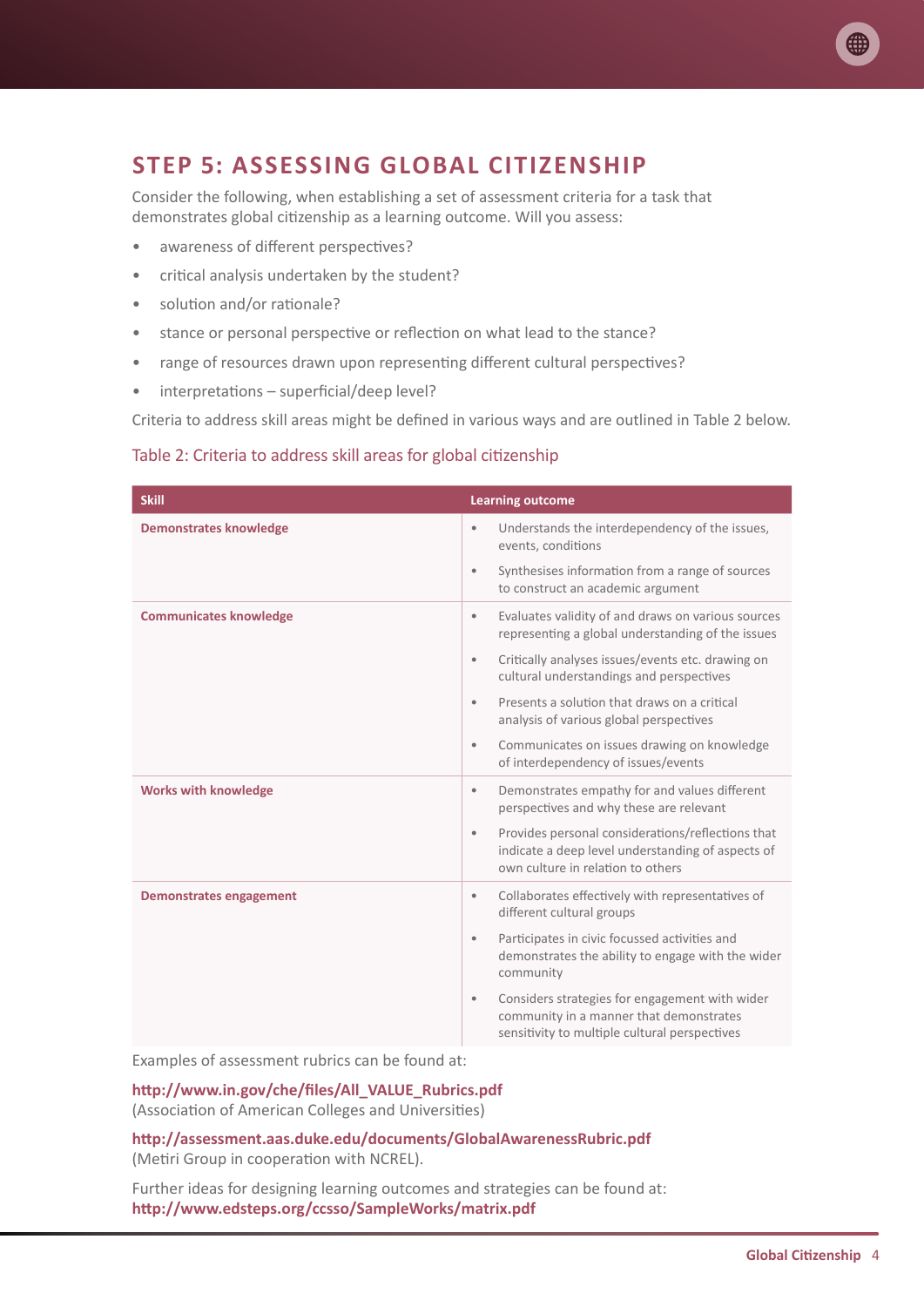<span id="page-7-0"></span>When considering how to assess achievement of Graduate Learning Outcome 8 Global Citizenship in students prior to graduation, academics are directed to consider the sets of holistic Learning Outcomes Standards rubrics for courses at Bachelor (AQF level 7), Graduate Certificate and Graduate Diploma (AQF level 8) and Masters degree (AQF level 9) that are available on the Learning Futures website. For each of the Graduate Learning Outcomes, these Standards rubrics set out potential performance criteria with three levels of performance: 'yet to achieve minimum standard', 'minimum standard' and 'exceeds minimum standard'. These holistic rubrics have been designed to be used at a course level by academics and students to evidence achievement (or otherwise) of the Graduate Learning Outcomes across a course and set out the minimum standard expected of a student on graduation from a course **([http://](http://www.deakin.edu.au/current-students/handbooks/2013/introduction/attributes-deakin-graduate.php) [www.deakin.edu.au/current-students/handbooks/2013/introduction/attributes-deakin](http://www.deakin.edu.au/current-students/handbooks/2013/introduction/attributes-deakin-graduate.php)[graduate.php\)](http://www.deakin.edu.au/current-students/handbooks/2013/introduction/attributes-deakin-graduate.php).**

# **STEP 6: IDEAS FOR ACTIVITIES**

Some strategies that might facilitate the development of global citizenship and intercultural competence are included in Table 3.

The criteria included in these rubrics may be useful to draw upon as individual assessment items in the units of study.

| <b>Activity/Approach</b>             | <b>Detail</b>                                                                                                                                                                                                                                                                                                                                                               | <b>Learning objects</b>                                                                                                                                                                                                                                                                  |
|--------------------------------------|-----------------------------------------------------------------------------------------------------------------------------------------------------------------------------------------------------------------------------------------------------------------------------------------------------------------------------------------------------------------------------|------------------------------------------------------------------------------------------------------------------------------------------------------------------------------------------------------------------------------------------------------------------------------------------|
| <b>Case studies</b>                  | Studies of situations reflecting occurrences when<br>issues arose (e.g. stereotyping, interpretations<br>of different situations/issues) and use these to<br>explore how these issues were resolved or as<br>part of activities to prepare students for learning<br>about your discipline, the profession, work<br>placements etc.                                          | YouTube videos,<br>advertisements, cartoons etc.<br>are often good resources to<br>highlight concepts (remember<br>to take into account copyright<br>aspects).<br>Cloud concepts can assist<br>in breaking down concepts<br>integral to the activity (or ask<br>students to make these). |
| <b>Role-plays</b>                    | These enable students to develop<br>understandings, align expectations and tease out<br>issues that they might encounter in practicum<br>scenarios etc.                                                                                                                                                                                                                     | Located learning or Video-<br>taped role plays and discussion<br>forums based on these.<br>E-Simulations, an example:<br>http://www.deakin.edu.au/<br>current-students/simulations/<br>demonstration/                                                                                    |
| <b>Collaborative student</b><br>work | Draw on the expertise of mixed cultural groups<br>amongst students to develop collaborative work<br>situations that require the development of<br>interpersonal and intercultural skills.                                                                                                                                                                                   | Collaborative or group work:<br>located or in CloudDeakin                                                                                                                                                                                                                                |
| <b>Presentations</b>                 | Comparative study of a discipline issue<br>and how these issues are represented, the<br>interdependence of different factors, how<br>these issues are dealt with etc. across different<br>cultures, and why these issues are represented<br>in this way (e.g. the notion of multiculturalism,<br>desertification, volunteering, the banking<br>system, court systems etc.). | Presentations - slides shared<br>through Prezi etc.                                                                                                                                                                                                                                      |

### Table 3: Strategies facilitating the development of intercultural competence and global citizenship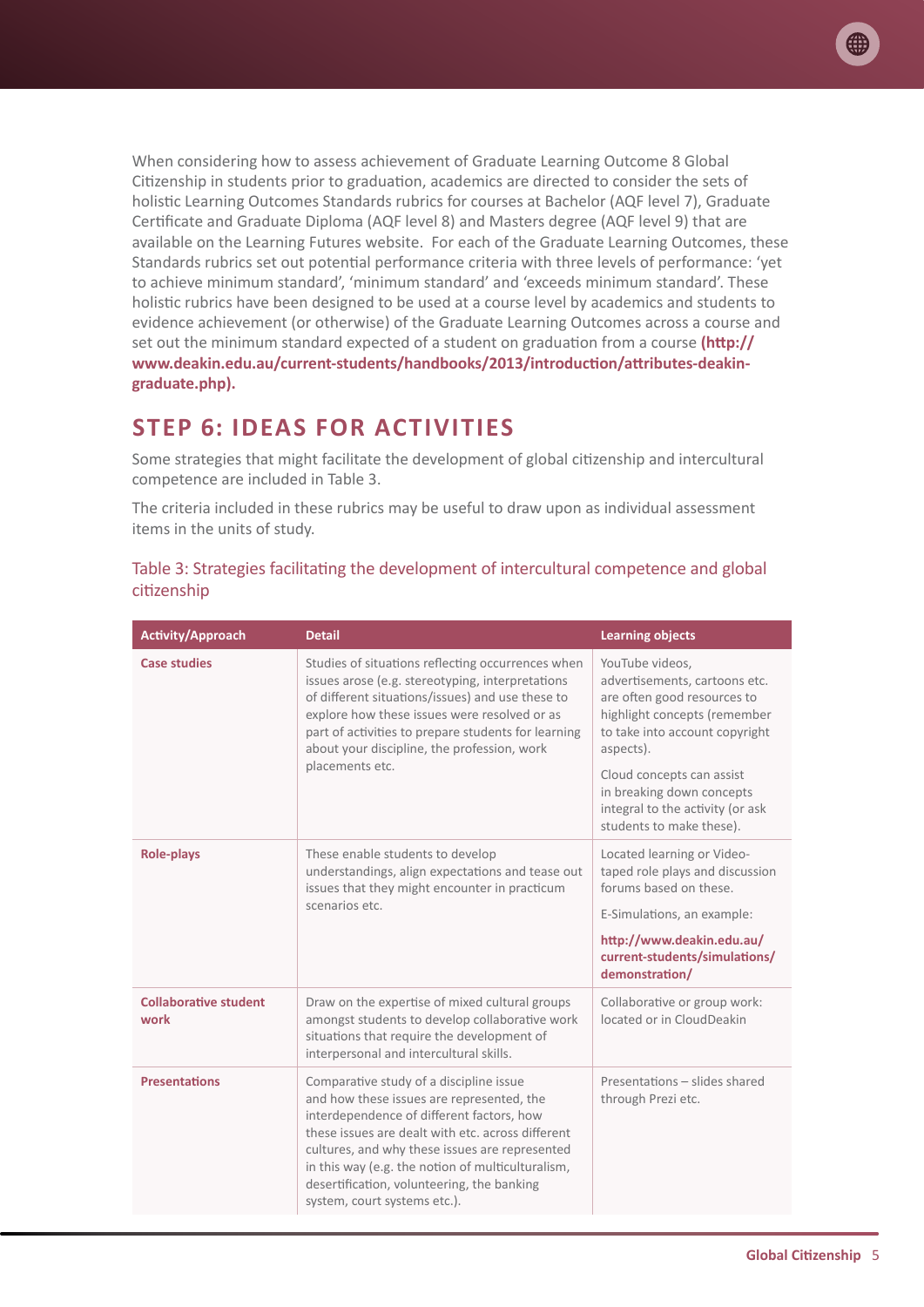

<span id="page-8-0"></span>

| <b>Draw on experts across</b><br>the globe     | Often experts are recorded or produce videos<br>etc. of their lectures etc. Use these as part<br>of your CloudDeakin resources to ensure<br>students come to reflect on a breadth of global<br>perspectives on discipline topics                                                                                                                                                                                                                                                                                                                                                 | CloudConcepts - using guest<br>speakers<br>YouTube<br>Web-based video conferences<br>(skype, e-Live, Gotomeeting<br>etc.) |
|------------------------------------------------|----------------------------------------------------------------------------------------------------------------------------------------------------------------------------------------------------------------------------------------------------------------------------------------------------------------------------------------------------------------------------------------------------------------------------------------------------------------------------------------------------------------------------------------------------------------------------------|---------------------------------------------------------------------------------------------------------------------------|
| Drawing on the media                           | Use the media to look at how cultural issues<br>are presented, why the differences and how<br>culture contributes to views presented. You<br>may draw on examples of broad social views<br>and/or discipline specific views. Compare<br>media coverage from different cultures on<br>one story/issue - use this as an activity that<br>focusses on the content and comparing different<br>perspectives that are likely to be presented.<br>Critical thinking on why there are different<br>perspectives will tease out many understandings<br>and help develop a range of skills | CloudConcepts used for<br>stimulating class or group<br>discussion.                                                       |
| <b>Object-based learning</b><br>(OBL) approach | OBL works well as it provides the stimulus for<br>creative, rich and engaging dialogue through<br>drawing on objects that represent various<br>cultural aspects.                                                                                                                                                                                                                                                                                                                                                                                                                 | Located learning object based<br>tasks<br>E-Simulations<br>Video                                                          |
| <b>Exploring cultural</b><br>perspectives      | Ask students to respond to an issue from their<br>own cultural perspective and compare this<br>with perspectives that typify another (e.g. for<br>international students this might be Australia<br>as the host country). This helps develop critical<br>thinking skills and assists peers in developing a<br>flexible understanding of the discipline, how it is<br>practised or understood around the world.                                                                                                                                                                   | <b>Blogs</b><br>Discussions (located or<br>CloudDeakin)<br>Group or peer work                                             |
| <b>Opportunities for self-</b><br>reflection   | Self-reflection fosters questioning, critical<br>analysis and curiosity that lead to deep level<br>learning and acquisition of intercultural<br>competence through carefully selecting<br>resources that students might respond to<br>through personal reflection. Guided questions<br>are helpful in eliciting ideas and perspectives.                                                                                                                                                                                                                                          | Journals<br><b>Blogs</b><br>E-portfolios                                                                                  |

The activities listed in the table are by no means exhaustive but an indication of possibilities. Activities might be summative or formative, they might contribute to a student's portfolio.

There are a range of different activities that draw out student learnings on the issue that might suit your unit.

### **CONCLUSION**

Whilst there is some ambiguity as to what global citizenship actually entails – it is important that academics take up the challenge of clarifying this notion for students and preparing them as such citizens. A level of awareness, openness, curiosity and respect must characterise a competent 'global citizen'. Developing the characteristics that typify global citizenship takes time so often formative activities provide a stress free and opportune framework for students to work in this space.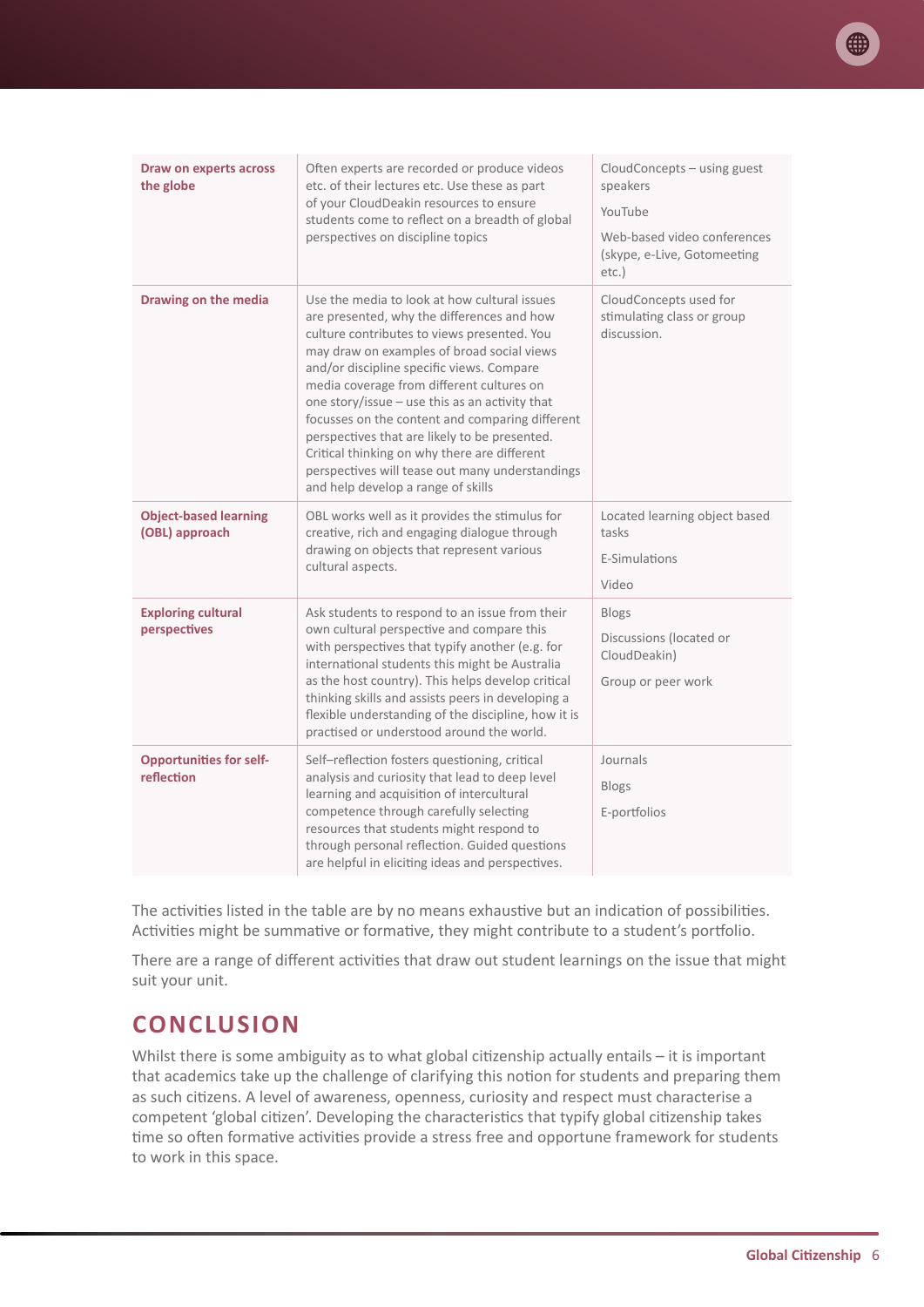## <span id="page-9-0"></span>**FURTHER READINGS AND OTHER RESOURCES**

AAC&U, *Global learning*, Association of American Colleges and Universities, Washington, DC, retrieved 11 June 2013. **<http://www.aacu.org/resources/globallearning/index.cfm>**

Australian Government Office for Learning and Teaching (OLT), *Internationalisation at home: enhancing intercultural capabilties of business and health teachers, students and curricula*, retrieved 11 June 2013. **[https://sites.google.com/site/internationalisationathome/home/](https://sites.google.com/site/internationalisationathome/home/links) [links](https://sites.google.com/site/internationalisationathome/home/links)**

Bourn, D 2011, 'From internationalisation to global perspectives', *Higher Education Research & Development*, vol. 30, no. 5, pp. 559–71, retrieved 10 June 2013. **http://ezproxy.deakin.edu. au/login?url=http://http://dx.doi.org/[10.1080/07294360.2011.598447](http://dx.doi.org/10.1080/07294360.2011.598447)**

University of Brighton, *Object based learning in Higher Education*, Faculty of Arts, Brighton, United Kingdom, retrieved 11 June 2013. **[http://arts.brighton.ac.uk/\\_\\_data/assets/pdf\\_](http://arts.brighton.ac.uk/__data/assets/pdf_file/0010/18649/01-Object-based-learning-in-higher-education.pdf) [file/0010/18649/01-Object-based-learning-in-higher-education.pdf](http://arts.brighton.ac.uk/__data/assets/pdf_file/0010/18649/01-Object-based-learning-in-higher-education.pdf)**

Hellstén, M & Prescott, A 2004, 'Learning at University: the international student experience', *International Education Journal*, vol. 5, no. 3, pp. 344–51, retrieved 10 June 2013. **http://www.iejcomparative.org/data/volumes/v5n3.pdf**

University of Southhampton, *Teaching citizenship in Higher Education*, Southhampton, United Kingdom, retrieved 11 June 2013. **<http://www.southampton.ac.uk/citizened>**

Winchester-Seeto, T. & Bosanquet, A 2009, 'Will students notice the difference? Embedding graduate capabilities in the curriculum', *The Student Experience, Proceedings of the 32nd HERDSA Annual Conference*, Higher Education Research and Development Society of Australasia, Darwin, Australia, 6–9 July, pp. 509–18, retrieved 10 June 2013. **[http://www.](http://www.herdsa.org.au/wp-content/uploads/conference/2009/papers/HERDSA2009_Winchester-Seeto_T.pdf) [herdsa.org.au/wp-content/uploads/conference/2009/papers/HERDSA2009\\_Winchester-](http://www.herdsa.org.au/wp-content/uploads/conference/2009/papers/HERDSA2009_Winchester-Seeto_T.pdf)[Seeto\\_T.pdf](http://www.herdsa.org.au/wp-content/uploads/conference/2009/papers/HERDSA2009_Winchester-Seeto_T.pdf)**

### **Deakin resources**

Cauce, AM 2011, *Is multicultural psychology ascientific?*, electronic resource, streaming video file, Microtraining Associates, Seattle, Washington, retrieved 12 June 2013. **[http://encore.deakin.edu.au/iii/encore/record/C\\_\\_Rb2684102](http://encore.deakin.edu.au/iii/encore/record/C__Rb2684102)** (Topics covered: Race; Minorities; Psychology).

Deakin University, *Public relations,* Library resource guide, retrieved 12 June 2013. **<http://deakin.libguides.com/pubrelations>** (Topics covered: Recent events within Australia and world wide; News).

Deakin University, *Sustainability,* Library resource guide, retrieved 12 June 2013. **<http://deakin.libguides.com/sustain>** (Topics covered: Environmental sustainability – human impact).

Dellacioppa, KZ & Weber, C (eds) 2012, *Cultural politics and resistance in the 21st century: community-based social movements and global change in the Americas*, 1st edn, Palgrave Macmillan, New York, retrieved 12 June 2013.

### **[http://encore.deakin.edu.au/iii/encore/record/C\\_\\_Rb2604766](http://encore.deakin.edu.au/iii/encore/record/C__Rb2604766)**

(Topics covered: Social movement; Resistance and identity; Rebel girls – activism in Mexico; Biotechnology in agriculture).

Gone, J 2011, *Is psychological science acultural?*, electronic resource, streaming video file, Microtraining Associates, Seattle, Washington, retrieved 12 June 2013. **[http://encore.deakin.edu.au/iii/encore/record/C\\_\\_Rb2684103](http://encore.deakin.edu.au/iii/encore/record/C__Rb2684103)**

(Topics covered: Cultural pluralism; Multiculturalism; Minorities).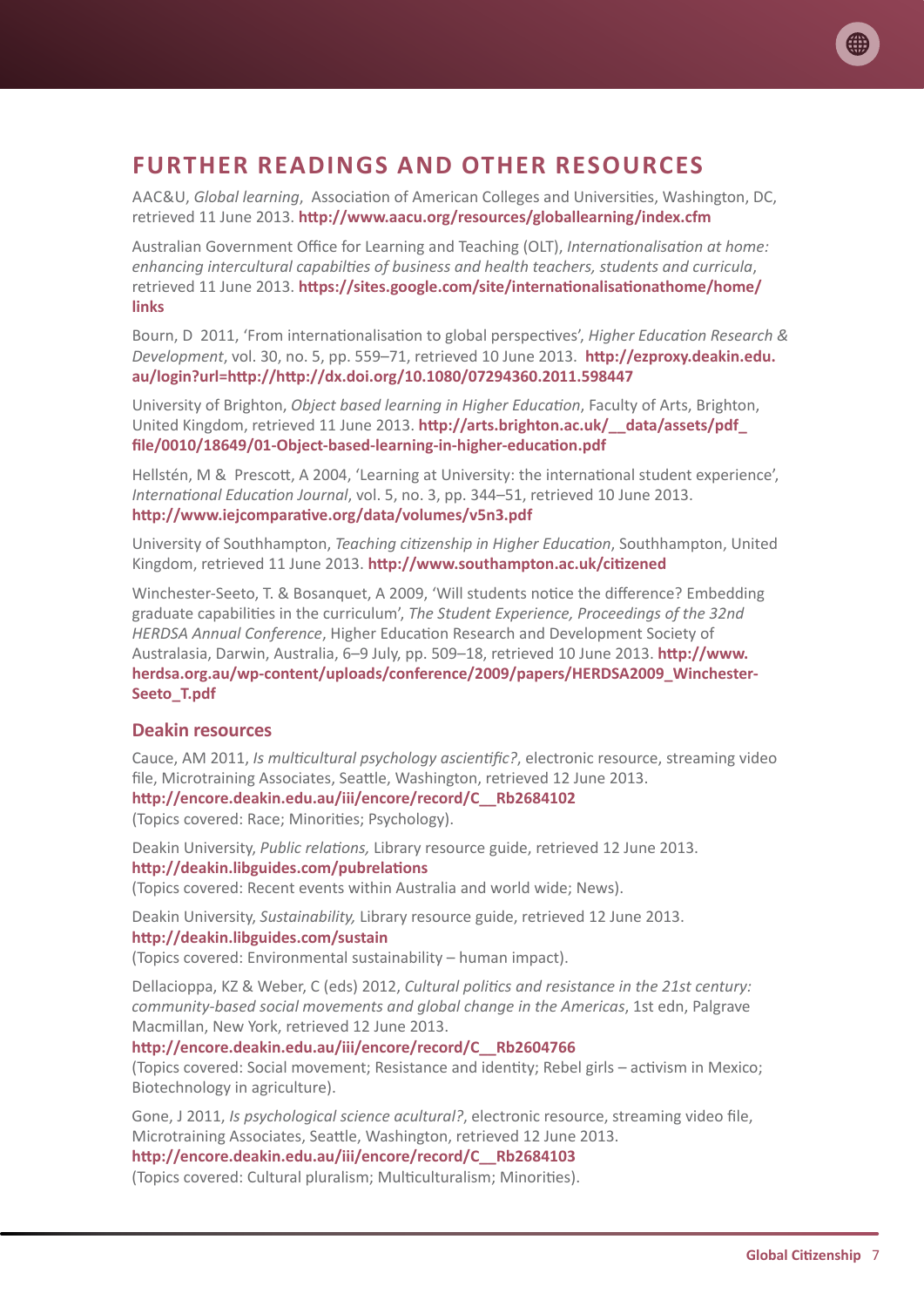Greenwald, AG 2011, *Implicit bias: new forms of the American dilemma and the new science of discrimination*, electronic resource, streaming video file, Microtraining Associates, Seattle, Washington, retrieved 12 June 2013.

### **[http://encore.deakin.edu.au/iii/encore/record/C\\_\\_Rb2684098](http://encore.deakin.edu.au/iii/encore/record/C__Rb2684098)**

(Topics covered: Race; Prejudices; Minority groups; Discrimination).

Griffin, LJ & Hargis, PG (eds) 2012, *Social class*, University of North Carolina Press, Chapell Hill, retrieved 12 June 2013.

#### **[http://encore.deakin.edu.au/iii/encore/record/C\\_\\_Rb2675232](http://encore.deakin.edu.au/iii/encore/record/C__Rb2675232)**

(Topics covered: Migration; Women's rights; Agriculture; Social conditions).

Henrard, K (ed.) 2013, *The interrelation between the right to identify of minorities and their socio-economic participation*, Martinus Nijhoff Publishers, Leiden, Boston, retrieved 12 June 2013. **[http://encore.deakin.edu.au/iii/encore/record/C\\_\\_Rb2821235](http://encore.deakin.edu.au/iii/encore/record/C__Rb2821235)**

(Topics covered: Civil rights – minorities; Economic issues facing minority groups; Legal status; Religion).

*If the world were a village: a story about the world's people* 2007, DVD, Marcom Projects, Eight Mile Plains, Qld. Directed by Jamie Whitney, retrieved 12 June 2013.

#### **[http://encore.deakin.edu.au/iii/encore/record/C\\_\\_Rb2538518](http://encore.deakin.edu.au/iii/encore/record/C__Rb2538518)**

(Topics covered: Digital interpretation of the book *If the world were a village* by David Smith).

Jun, X, Pak-sheung, N & Chunyan, Cheng (eds) 2013, *[General education and the development](http://encore.deakin.edu.au/iii/encore/record/C__Rb2718576__Sglobal%20citizenship__Ff%3Afacetcollections%3A2%3A2%3AAll%20e-resources%3A%3A__Orightresult__X5?lang=eng&suite=cobalt)  [of global citizenship in Hong Kong, Taiwan and mainland China: not merely icing on the cake](http://encore.deakin.edu.au/iii/encore/record/C__Rb2718576__Sglobal%20citizenship__Ff%3Afacetcollections%3A2%3A2%3AAll%20e-resources%3A%3A__Orightresult__X5?lang=eng&suite=cobalt)*, Routledge, Milton Park, Abingdon, Oxon, retrieved 12 June 2013.

#### **[http://deakin.edu.au/iii/encore/record/C\\_\\_Rb2718576](http://encore.deakin.edu.au/iii/encore/record/C__Rb2718576)**

(Topics covered: Higher education; Science as a humanity; China, Taiwan, Hong Kong).

LaVeist, TA & Isacc, LA (eds) 2013, *Race, ethnicity, and health: a public health reader*, 2nd edn, Jossey-Bass, San Francisco, retrieved 12 June 2013.

#### **[http://encore.deakin.edu.au/iii/encore/record/C\\_\\_Rb2694335](http://encore.deakin.edu.au/iii/encore/record/C__Rb2694335)**

(Topics covered: Selection of articles; Addressing different racial groups health issues; Historical and political).

Morell, IA & Bock, BB (eds) 2008, *Gender regimes, citizen participation and rural restructuring*, Elsevier JAI, Amsterdam, retrieved 12 June 2013.

#### **[http://encore.deakin.edu.au/iii/encore/record/C\\_\\_Rb2308428](http://encore.deakin.edu.au/iii/encore/record/C__Rb2308428)**

(Topics covered: Rural women, Gender roles in workplaces, Local government).

Oleksy, EH, Hearn, J & Golański, D (eds) 2011, *The limits of gendered citizenship: contexts and complexities*, Routledge, New York, retrieved 12 June 2013.

### **[http://encore.deakin.edu.au/iii/encore/record/C\\_\\_Rb2516844](http://encore.deakin.edu.au/iii/encore/record/C__Rb2516844)**

(Topics covered: Citizenship and gender; Gender identity; Europe).

Rotblat, J & Milne, T (eds) 1997, *World citizenship: allegiance to humanity*, St. Martin's Press, New York. **[http://encore.deakin.edu.au/iii/encore/record/C\\_\\_Rb1802910](http://encore.deakin.edu.au/iii/encore/record/C__Rb1802910)**

(Topics covered: The threats and promises of globalisation; The media in world affairs; Global community; Power of electronic communication).